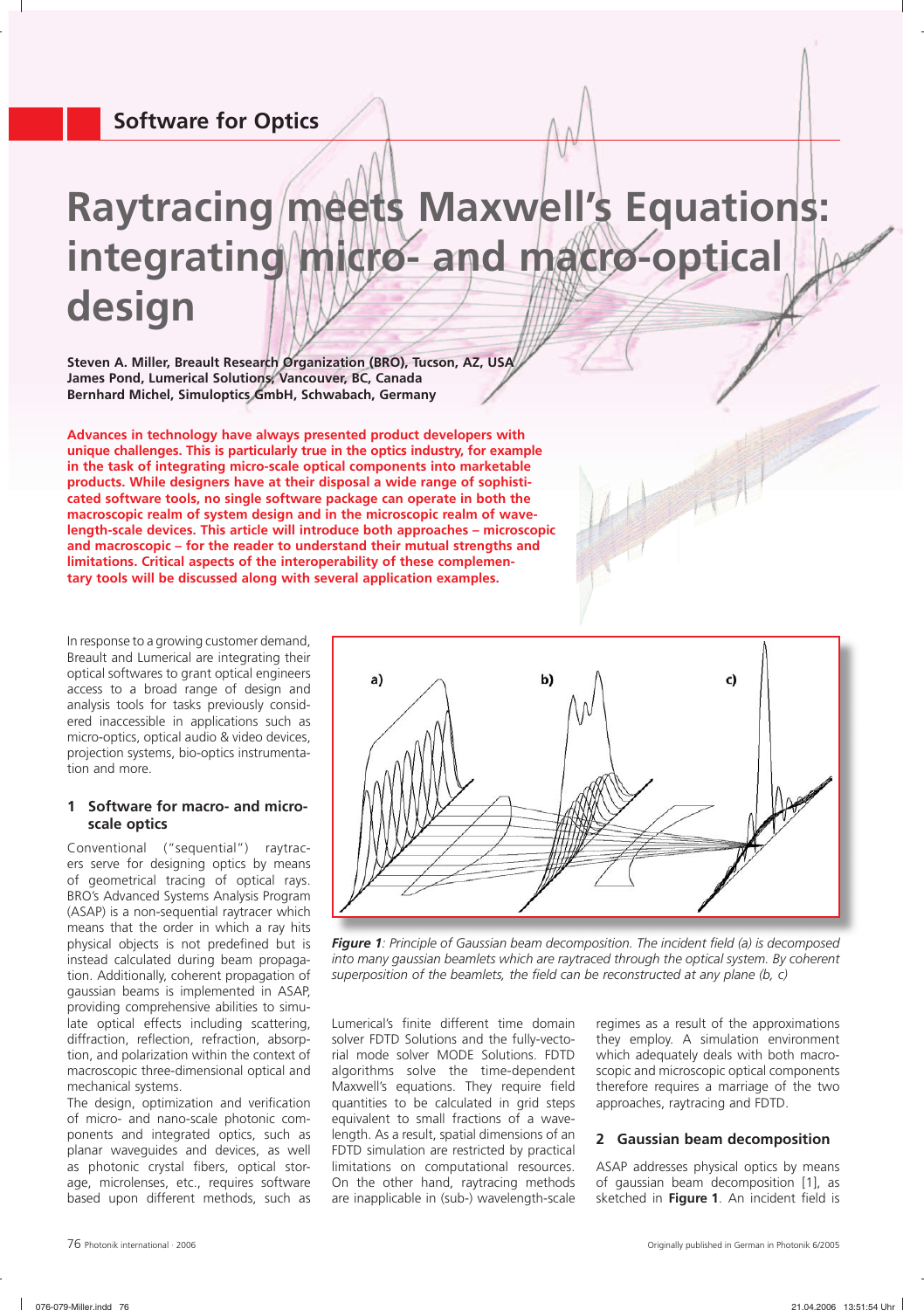

*Figure 2: Coherent output from a laser diode passes through a cube beamsplitter and*  two focusing elements onto the disk surface (top). The reflected/diffracted light passes *back through the focusing elements, is diverted by the cube beamsplitter to a focusing*  optic and finally onto a detector

decomposed into a set of gaussian beamlets. The individual gaussian beamlets are then sent through the optical system by geometric raytracing, accurately accounting of path length. The optical field can be reconstructed at any plane in the system by coherent superposition of the gaussian beamlets. The field itself can be almost arbitrary, but the individual Gaussian beamlets it is composed of must obey the paraxial approximation. Consequently, their divergence angles  $θ$  relative to their propagation directions must be small, and due to the beam divergence relationship

$$
\theta = \lambda / (\pi w_o) \tag{Eq. 1}
$$

their waist diameters  $2w_0$  must be larger than approximately 5-8 wavelengths  $\lambda$  [2]. Therefore, wavelength–scale features cannot be adequately sampled this way.

There are generally two reasons for calculating the complex field in ASAP. Primarily, the field is calculated as a final result; thus, it is possible for instance to obtain the field's intensity distribution, phase distribution, or polarization state at any planar interface, image plane or component of interest.

Secondly, there is often the need to adjust the spatial sampling of the field. This can be done by decomposing the field into a new (finer or coarser) set of gaussian beamlets. Such a field decomposition has to be used in order to obtain the subwavelength spatial resolution needed for the data exchange with FDTD Solutions. While decomposition of fields in ASAP can be positional or directional, depending upon dimensions involved, only directional

decomposition is applicable for the data exchange with FDTD Solutions.

## **3 Interoperability with FDTD Solutions**

Interaction of electromagnetic waves with wavelength-scale structures is the forte of Finite Difference Time Domain simulation codes. FDTD algorithms are useful for design and analysis in a wide variety of applications involving the propagation of electromagnetic radiation within complicated and dispersive media. It is especially useful for describing radiation incident upon or propagating through structures with strong scattering or diffractive properties.

Interoperability between ASAP's raytracing code and FDTD Solutions is achieved by exchanging the electric field distribution from one to the other program on a rectangular interface window, a so called "sample plane" or "measurement plane". Typically, ASAP calculates the field to be "injected" into a micro-optics system. FDTD Solutions uses this field to compute the interaction within the micro-optics system. The resulting field is then either the final result of the calculation or it is passed back to ASAP to further propagate it through a macroscopic optical system.

Another aspect of interoperability is that the FDTD algorithm is inherently timedependent, while ASAP calculates a timeindependent electric field, only. Since FDTD Solutions solves Maxwell's equations, the magnetic component of the field must be reconstructed when importing data. The time-independent fields are transformed into wavelets with finite frequency bandwidth, and their extension in time and space is simulated. Fourier transformation of the time-dependent fields and stripping their magnetic field component renders the time-independent field distribution, which can be exported back to ASAP. Specific commands simplify the exchange of complex field data between the programs.

# **4 Application examples**

In the following, we will provide an overview of three representative applications illustrating interoperability of software using microscopic and macroscopic approaches. First, the digital versatile disk (DVD) player serves as an example of a two-way exchange between ASAP and FDTD Solutions. Examples involving a CMOS lenslet array and a photonic crystal fiber illustrate the ability to introduce wavefronts from real optical systems into these devices rather than the idealized sources to which these simulations are normally confined.

## **4.1 DVD Reader**

A typical DVD optical read head as modeled in ASAP is shown in **Figure 2**. Interaction with the DVD surface is necessarily an intermediate step in this simulation. Note that microscopic DVD surface features (see left-hand inset in Figure 2) need not be included in the ASAP model. Their geometry is constructed entirely within FDTD Solutions. For this demonstration, the area of interest consists of a basal plane ("landing") and a single depression ("pit"), or – when seen from the read-side – an elevation ("bump") of width 320 nm, a height of 120 nm, and length of 8 µm as shown in the right-hand inset in Figure 2. The optical properties of the entire structure are defined by a wavelength-dependent model for gold immersed in PMMA.

The simulation begins in ASAP by tracing the source rayset to a "measurement plane" defined in close proximity to the DVD surface. The complex electric field vector is calculated at that window and exported to FDTD Solutions. In this case, an area 4 µm ⋅ 4 µm located 140 nm before the landing insures that all the focused energy is captured at a position 20 nm (one FDTD grid spacing) before the bump. Choosing a larger window for the field calculation would gain only little additional information, but would increase runtime considerably. On the other hand, any clipping caused by under-sizing the window could lead to diffraction effects at other locations within the optical system for which there is no physical basis. Having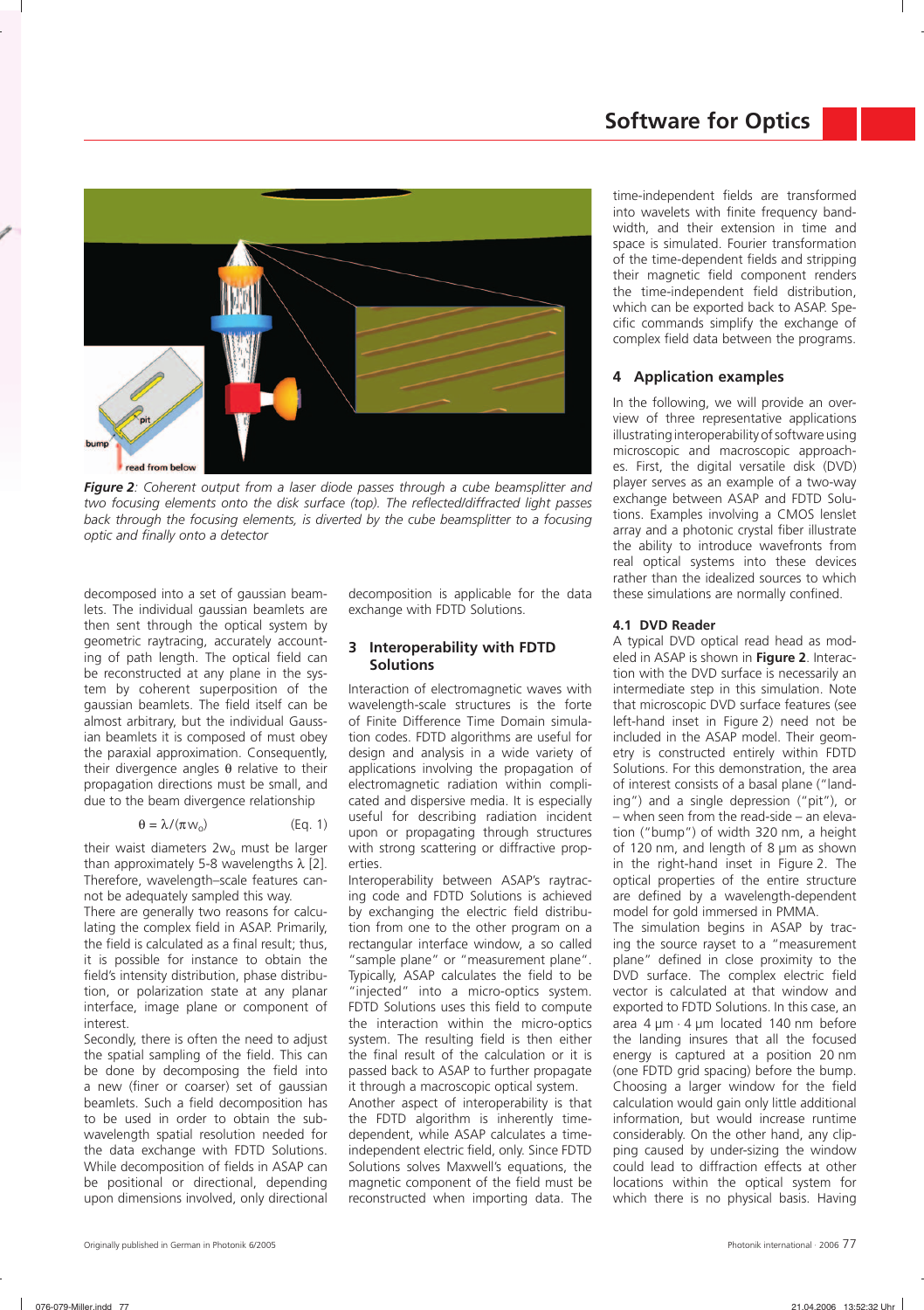

*Figure 3: Simulation geometry generated in FDTD Solutions. The ASAP source (grey box with purple arrow) is imported into this geometry, and the measurement plane (yellow*  rectangle) records the reflected signal. The simulation volume (orange cubic volume) *encloses all these elements*

exported the complex electric field to FDTD Solutions, the ASAP simulation is temporarily suspended.

The simulation then proceeds independently in FDTD Solutions by importing the ASAP source into a geometry that has been designed in FDTD Solutions, as shown in **Figure 3**. Running the FDTD simulation results in the field at the measurement plane for the reflected signal being stored and converted into an ASAP-readable format. The simulation resumes in ASAP by first importing the FDTD field and decomposing it into Gaussian beamlets. After tracing these beamlets to the detector plane, the beam profile can be observed with a final field calculation.

For the specific parameters used in this example, the return beam remained central, showing a 14 dB amplitude reduction in the presence of the bump as compared to the landing only.

#### **4.2 CMOS detector with micro-lens array**

The next application example involves a digital camera system using a CMOS detector fitted with a micro-lens array (**Figure 4**). The f/2.8 camera lens [3,4] of focal length 5.26 mm has a corner-to-corner FOV of 49.2°. The CMOS detector array features a pixel spacing of 4 µm. The micro-lenses have a radius of curvature of 4 µm and are positioned above each detector pixel.

This simulation is typical of a one-way field transfer from ASAP to FDTD Solutions. For this type of problem, the ASAP model doesn't need to contain details of the microstructure. Specifically, in this case the micro-lens array and CMOS detector are virtually "absent" for ASAP. It traces rays incident on the camera aperture from selected field points to a measurement plane located just in front of the microlens array. As in the DVD simulation, the

complex field incident on one micro-lens and its nearest neighbors is calculated in a window 5-10 λ across and exported to FDTD Solutions, where the remainder of the simulation takes place.

As an illustration of possible questions that can be examined with FDTD Solutions, consider a brief study of crosstalk amongst adjacent CMOS pixels. **Figure 5** represents graphical output from FDTD Solutions showing irradiance in adjacent pixels. The pixels are positioned 16 µm behind the micro-lens array surface, and the response is assumed to be proportional to the integrated irradiance over the full pixel surface. Dead space between pixels was ignored. For each field point, the plots compare horizontal and diagonal half-pixel misalignment of the Airy disk to the array lenslets.

While micro-lens arrays can help increase the fill factor of digital cameras, leading to large pixel counts and increased signal to noise ratio (SNR), they can also contribute to pixel cross-talk which widens the sensor point spread function (PSF) and increases the overall blur of the image [5]. The combined analysis of the macroscopic lens system and the microlens array allows the designer to optimize the camera by trading off the requirements for a high SNR and a narrow system PSF - two requirements that are often difficult to achieve simultaneously.

#### **4.3 Coupling efficiency of a photonic crystal fiber**

Our final application example relates to a commercially available photonic crystal fiber used for applications in non-linear optics. The software MODE Solutions is engaged to find its guided modes. Design-



*Figure 4: Geometrical arrangement of camera system with lens array (and CMOS detector at rear of*  array package). The insert shows a magnified 6x6 sub-array